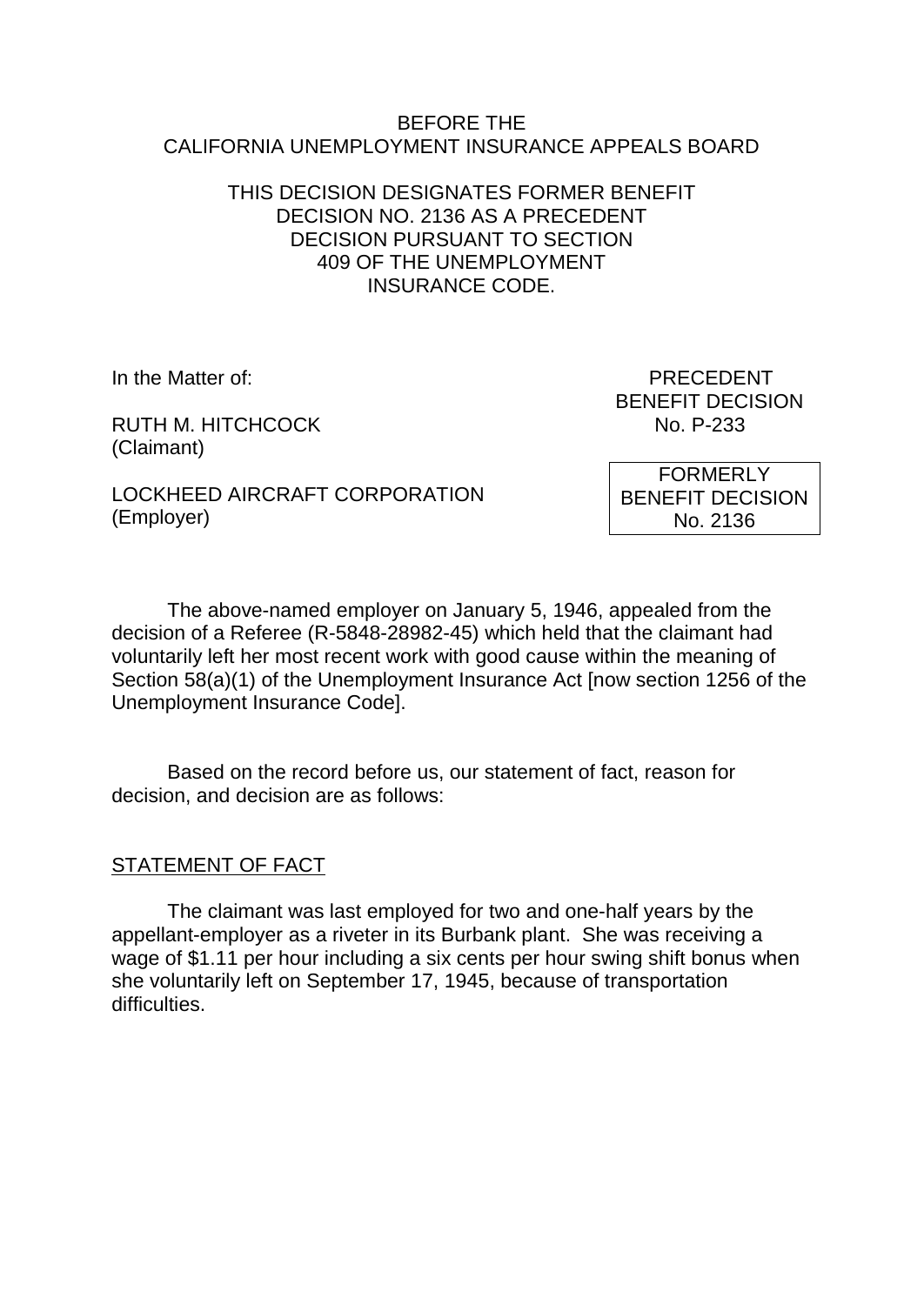On September 21, 1945, the claimant registered as an aircraft assembler and filed a claim for benefits in the Los Angeles office of the Department of Employment. Upon receiving notice that a claim for benefits had been filed, the employer herein protested and on October 15, 1945, the Department issued a determination which held that the claimant had not voluntarily left her most recent work without good cause within the meaning of Section 56(a)(1) [sic] of the Act [now section 1256 of the code]. The employer appealed and a Referee affirmed the determination.

The claimant resides in Los Angeles and when commuting to her work at the employer's plant in Burbank, she used a private bus line operated by the employer or occasionally obtained private transportation with other individuals in the vicinity of her residence. She testified that in order to reach the intersection where she boarded the employer's bus at 2:34 p.m., a walk of eleven long blocks was required and a similar walk was necessary upon her return from work at about 2:00 a.m. The trip on the employer's bus was approximately forty-five minutes. According to the record, upon the cessation of hostilities in August, 1945, the claimant was unable to obtain further rides with others in her neighborhood and because of the long walk which the use of the employer s transportation necessitated and which was objectionable to her, she voluntarily terminated on September 17, 1945.

#### REASON FOR DECISION

Section 58(a)(1) of the Unemployment Insurance Act [now section 1256 of the code] provides that an individual shall be disqualified from benefits if:

"(1) He has left his most recent work voluntarily without good cause, if so found by the Commission."

Each case involving a determination of whether or not an individual has good cause for voluntarily leaving his most recent employment must necessarily be predicated upon the particular facts, viewed in the light of the applicable statutory provisions quoted above.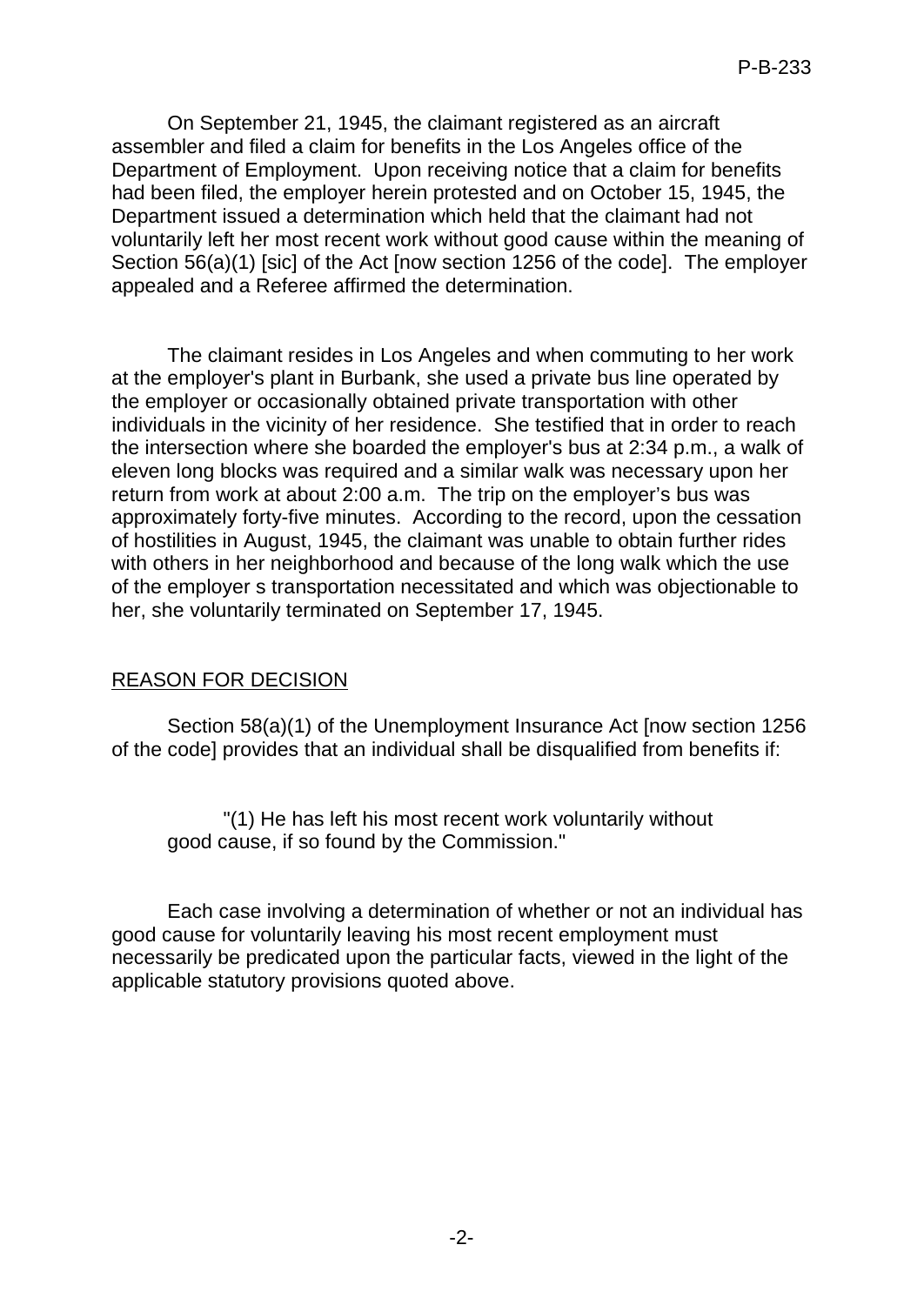In this case the evidence show that the claimant voluntarily left her position with the appellant-employer because she no was longer able to obtain private transportation and the use of the bus furnished by the employer required a long walk, the latter part of which was in the early morning hours. In addition to the walk, there was involved a travel time on the employer's bus of one and one-half hours each day. Considering the entire lack of transportation which necessitated a long walk, and the travel time and distance involved, we agree with the Referee that the claimant, although unquestionably voluntarily leaving her work, did so with good cause. Therefore, she is not subject to the disqualification provided in Section 58(a)(1) of the Act [now section 1256 of the code].

# **DECISION**

The decision of the Referee is affirmed. Benefits are allowed provided the claimant is otherwise eligible.

Sacramento, California, April 5, 1946.

# CALIFORNIA UNEMPLOYMENT INSURANCE APPEALS BOARD

TOLAND C. McGETTIGAN, Chairman

MICHAEL B. KUNZ

HIRAM W. JOHNSON, 3rd